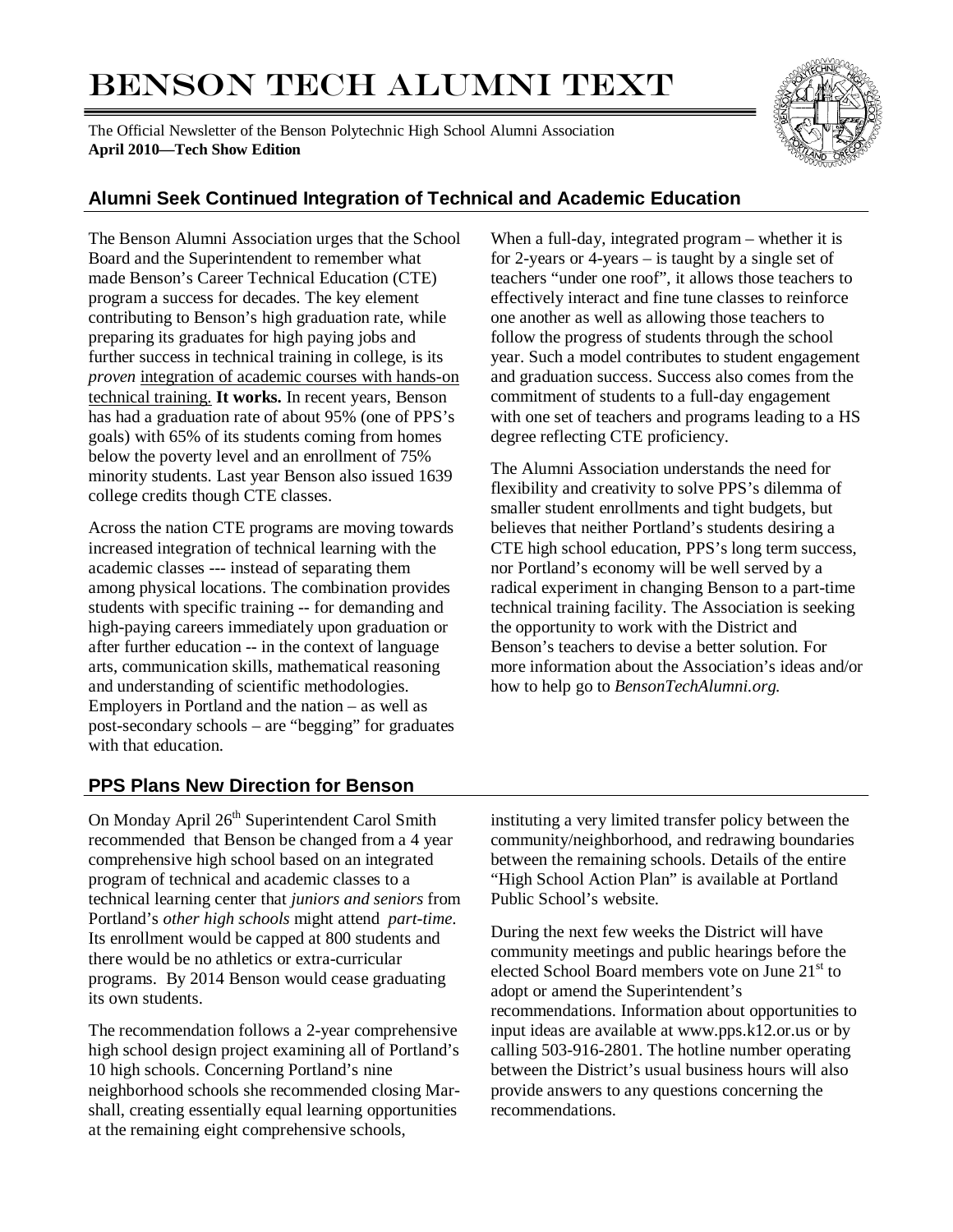Since becoming the Chairperson of the Benson Polytechnic High School Alumni Association I have been asked by many Benson graduates, "What do I get for my dues if I should join the Association?"

For the  $$12.00$  per year – that is  $$1.00/month - you will$ receive a number of things. You will be providing morale and financial support for your alma mater. You will be supporting a volunteer group that is connecting all of Benson's former students through a variety of activities. Let me elaborate.

The Association since its founding in August 2008 has been recognized by Benson's principal and teachers –as well as the School District – as a valuable "spokesperson" for Benson's graduates and their long time concern and interest in Benson's future. The school's staff was delighted that finally the alumni was ready to step up for their alma mater --- especially when the teachers and staff felt under attack by the District through budget cuts.

The School District also has acknowledged the Association as representing the thousands of Benson graduates many of whom live, work and vote in the District. As the School District proceeded with its "High School Design" project in the past year the Association was the group of graduates that participated in every step of the process with letters, prepared statements, and participation in public meetings. In addition to the public efforts, several members of the Association had in-depth discussion of the value of Benson to Portland and its economy as well as suggesting ways to further support Benson through partnerships with businesses and

colleges. To support this involvement, the Association developed a "New Benson Vision" that was refined through meetings with the alumni, Benson's staff, business leaders, and local college officials. The "Vision" would re-invigorate Benson with more industrial partners and an increased focus on "green technology".

At the same time as the foregoing, the Association has developed a website (BensonTechAlumni.org) that provides information about the Association's activities, events and activities at Benson, and links to other websites relevant to Benson. We have published quarterly Newsletters online and in paper copy with current news about the school and Association. We have hosted an "alumni room" at Tech Show and sponsor an annual all-class picnic each summer as well as occasional social meetings. In addition the Association has sponsored a couple of Benson cleanup days and continues a scholarship program that has awarded dozens of scholarships to graduating Benson seniors.

We are an organization driven by the interests and energy of our members and their selected officials. As such the members determine our future focus. So, let me conclude by saying, when you decide to join the Benson Alumni Association – for only a "cup of coffee per month – you become part of a bigger effort energizing and connecting Benson's graduates *and this effort will continue regardless of the outcome of PPS's current High School Action Plan.* [Dale Bajema, Chairperson, BPHSSA]

### **New Board of Directors Needed**

The Alumni Association will be electing [###] new members for its Board of Directors at its annual meeting held in conjunction with the August (date) annual picnic. The new members will all serve 3 year terms. Association members may "nominate" themselves or be nominated" (with their consent) by another member at the Picnic or in advance to the Association's Secretary by email or regular mail.

The 15 member Board of Directors are responsible for the on-going business of the Association including the annual Picnic, an alumni room at Tech Show, a Scholarship program for graduates, other activities supporting Benson, a website, and long term development planning for a greater Benson. The Board typically meets four to nine times per year for 2 hour meetings that are usually held at Benson HS. The Board members also participate in one or more of the Board's committees and their activities. Typically the foregoing will require 3-10 hours of time for most Directors in an average month.

Pursuant to the Association's By-Laws, to vote and/or to be elected a Director one must be a (paid) member of the Association. Former Benson graduates and students, current and former Benson teacher and Benson supporters can join on-line at the Association's website or even at the Picnic.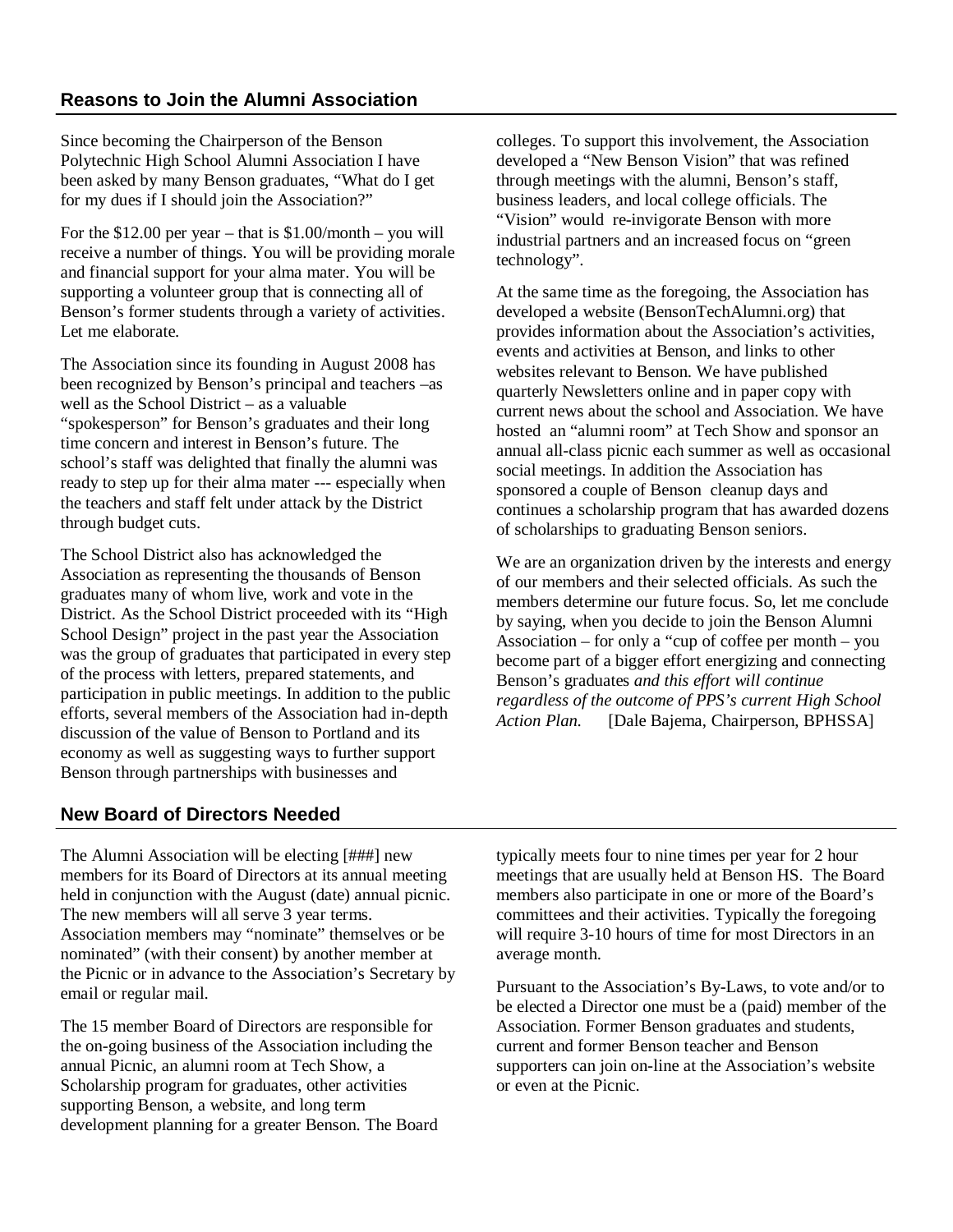# **Awards Keep Coming For Benson Robotics**

Now in its fourth year, the Benson Robotics Club is the quintessential Benson club. This fifteen member group is comprised of students whose majors span the full spectrum of Benson's offerings, from Manufacturing and Electronics to Communications and Health OC. Meeting twice a week from 3-5pm, Benson Robotics fields three teams in the annual FIRST competitions.

Two of these teams compete in the FIRST Tech Challenge (FTC), a competition where teams design, build and program custom robots that are meant to compete against other robots in a sports-style competition. For the past four years, each team has completed an award-winning season, including three First Place Awards for Innovation. This past February, both teams advanced from the local tournament to the FTC State Tournament for Oregon.

The third team competes in the FIRST Robotics Competition (FRC). While somewhat similar to the FTC, the FRC raises the bar. First, an emphasis is placed on design and problem solving as each team is forced to design and build their robots from a standardized set of parts. There is also a marketing component where each team is required to create a team brand to help "sell" their design.

During the FTC & FRC off-season, the Benson Robotics Club works on prototype projects such as sumo robots, a walking robot and a bristle-bot (a miniature robot built on the head of a toothbrush). They also close the loop on their design process by analyzing and improving their past designs.



Benson Robotics is sponsored by NASA, Tektronix, the M. J. Murdock Trust, the Electronics Manufacturers Association and the Independent Electrical Contractors of Oregon. While these great sponsorships have helped get the Benson Robotics Club up and running some of their need for next year is unmet. The club is in need of a battery powered drill, drill bits, wrench set, nut drivers, aluminum stock, plywood, and acrylic sheet material. They are also in need to monetary donations for materials and to defray travel costs to the various local and state competitions. Donations can be sent to:

Benson Polytechnic High School Debbie Corning, Benson Bookkeeper 546 NE 12<sup>th</sup> Ave. Portland, OR 97232

# **Benson Students Win Big at SkillsUSA Oregon Championships**

Students from Benson took top honors at the annual SkillsUSA Oregon Championships held on April 9-10. Benson sent a total of 50 students with 33 winning awards in 19 events, including 13 gold medals which qualifies them to compete at the National Championship in Kansas City in June.

In order to cover the costs of travel, hotel rooms and food, the Benson chapter relies on donations from private parties and local companies. If you would like to make a donation, contact Mary Ganoe or Bill Cooper (Class of '72) at Benson High School.

A complete list of winners can be found at the BPHSAA website.

Gold Medal Winners:

- Radio/Audio Production
- Related Technical Math
- Residential Wiring
- Automotive Service Technology
- Cabinetmaking
- Television Video Production
- Web Design
- Automated Manufacturing Technology